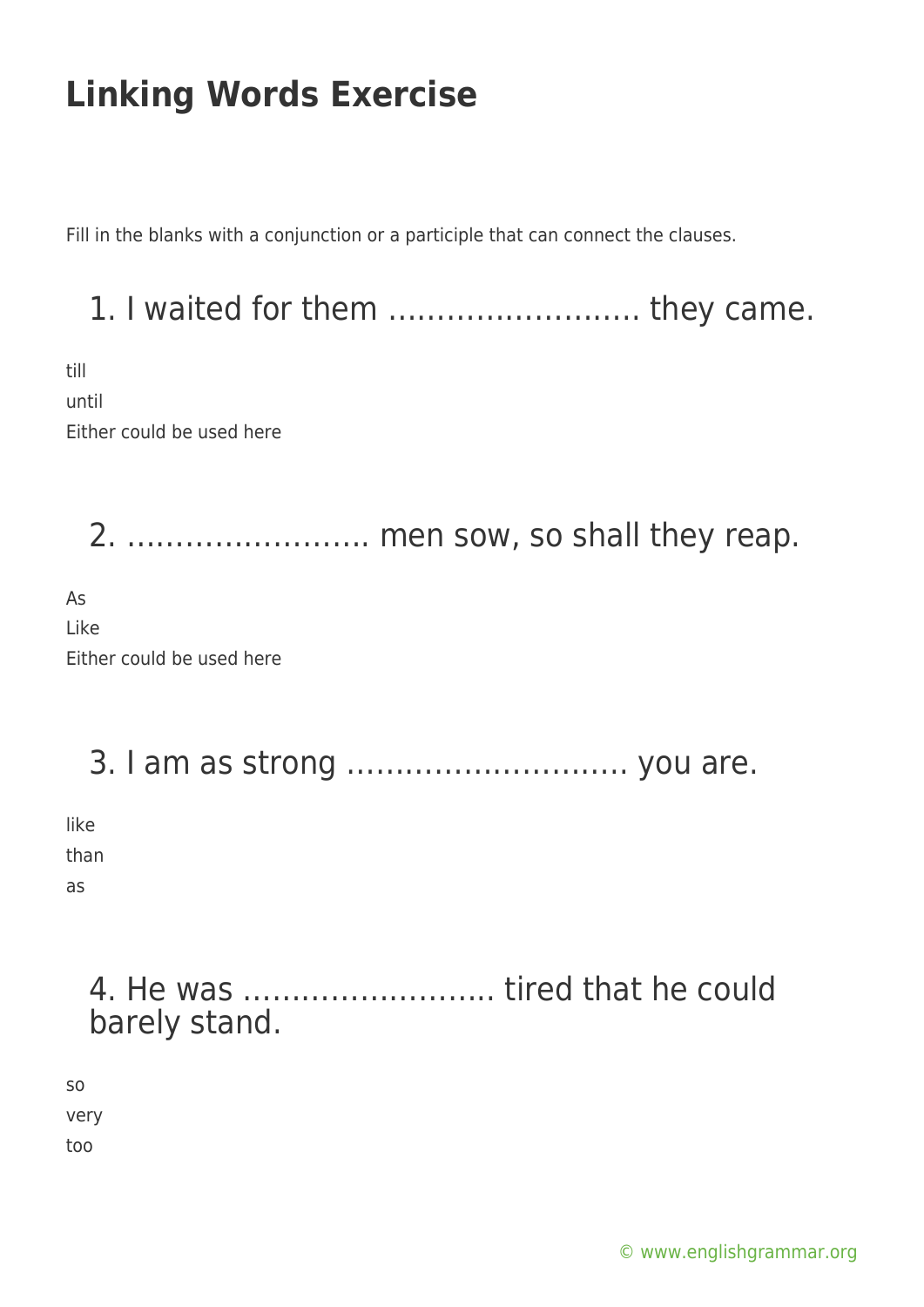5. It is certain …………………… he will be late.

whether that what

> 6. ………………………. a large sum of money, he gave up speculation.

Have lost Lost Having lost

> 7. ……………………….. he will waste his time is certain.

That What Whether

> 8. ……………………….. he is short-tempered, I like him.

Despite However Although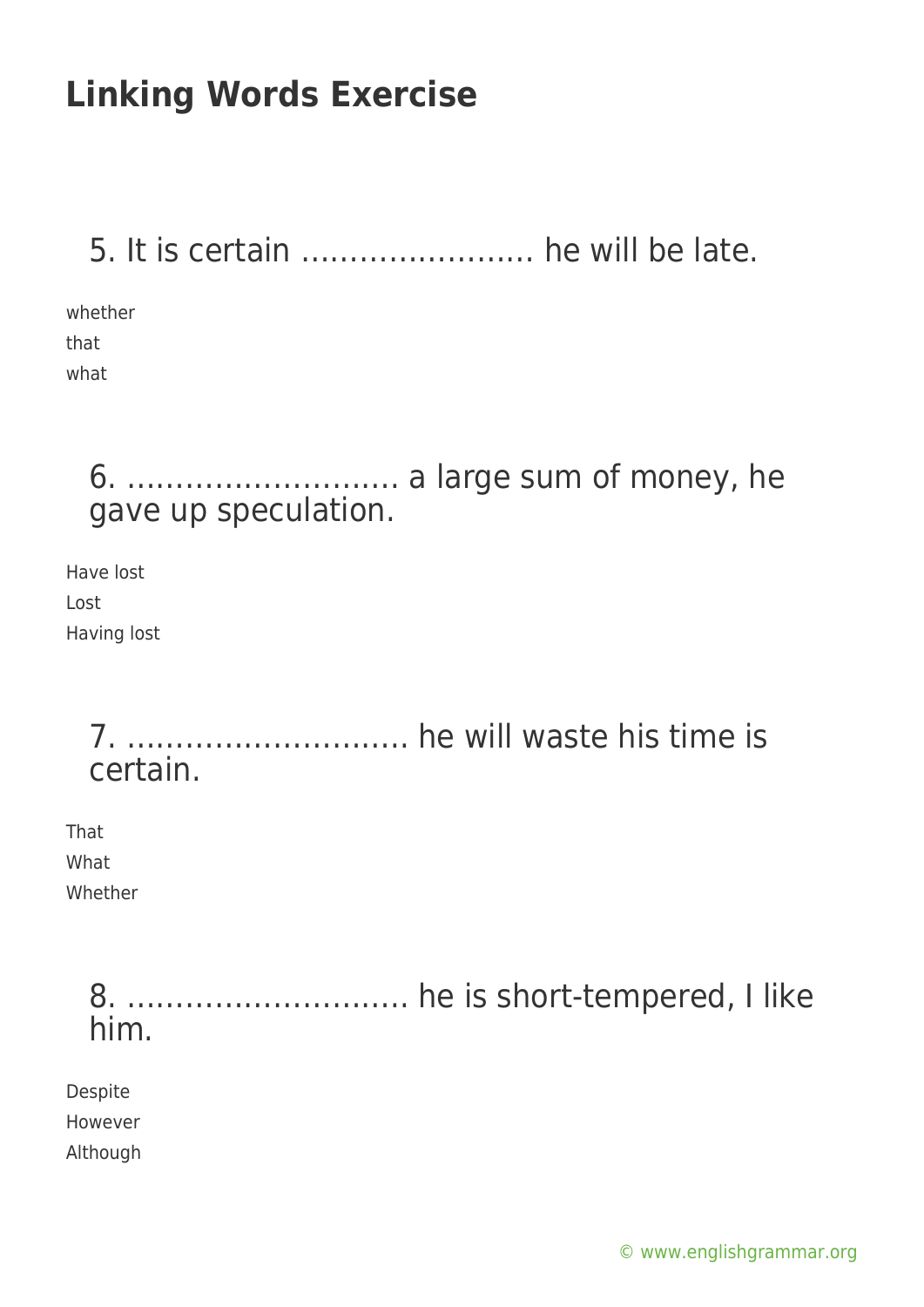### 9. Ask the guard …………………………. it is time for the train to start?

whether if Either could be used here

10. ……………………. I know all the facts, I cannot help you.

Unless Until If

> 11. The votes on each side …………………… equal, the chairman gave his casting vote against the resolution.

was were been

being

12. ……………………. tired, he stopped working.

Felt